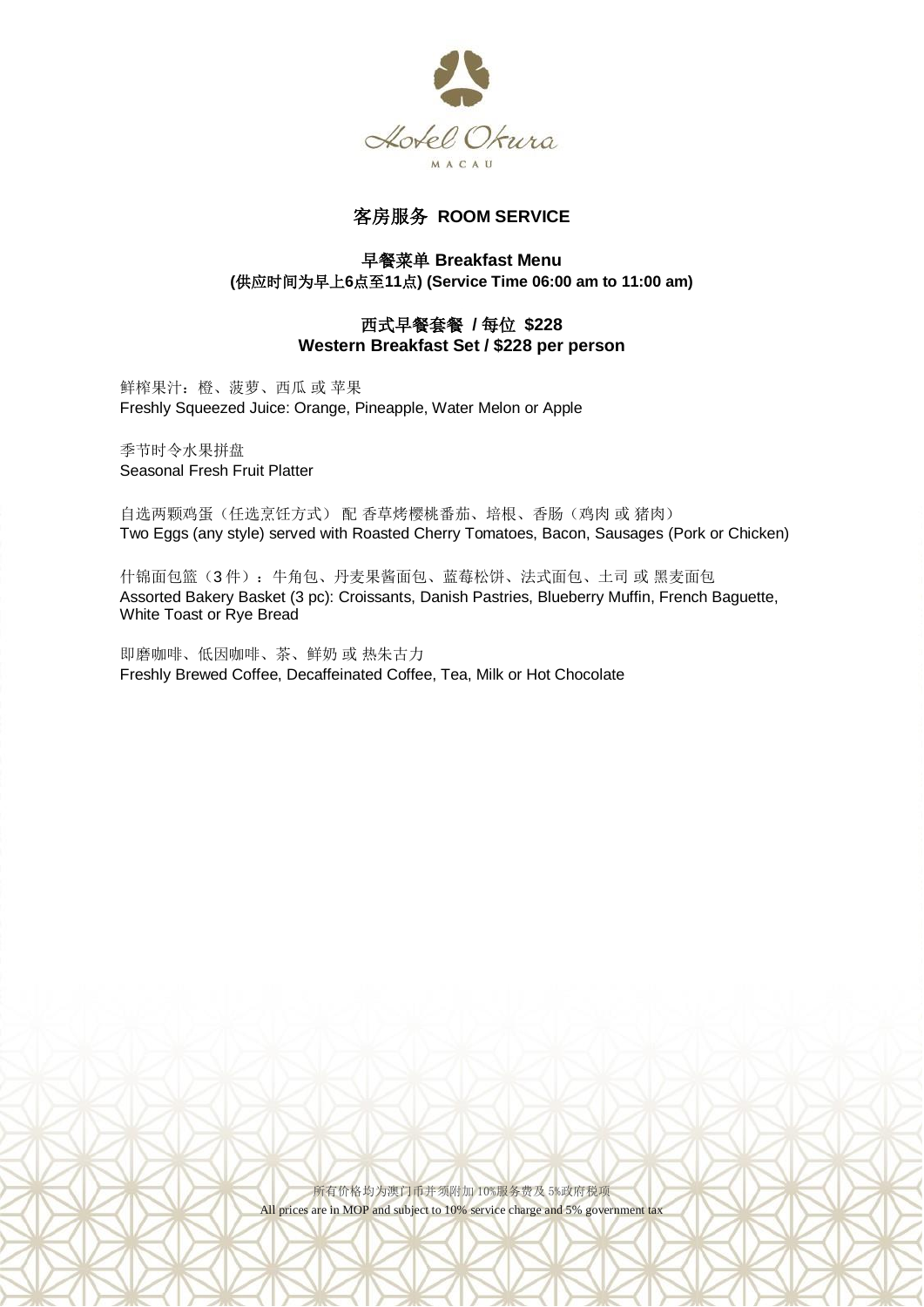

## 粤式早餐套餐 **/** 每位**\$228 Cantonese Breakfast Set / \$228 per person**

豆浆配油条 Soy Milk with Crispy Dough Stick

皮蛋瘦肉粥 或 香菇鸡肉粥 Pork with Century Egg Congee or Chicken Congee

什锦点心(虾饺、烧卖 、叉烧包) Steamed Assorted Dim Sum (Steamed Shrimp Dumplings, Pork Siew Mai, BBQ Pork Bun)

鸡丝炒面 Wok-fried Shredded Chicken Noodles

季节水果拼盘 Seasonal Fruit Platter

中国茶 或 红茶 Chinese Tea or Black Tea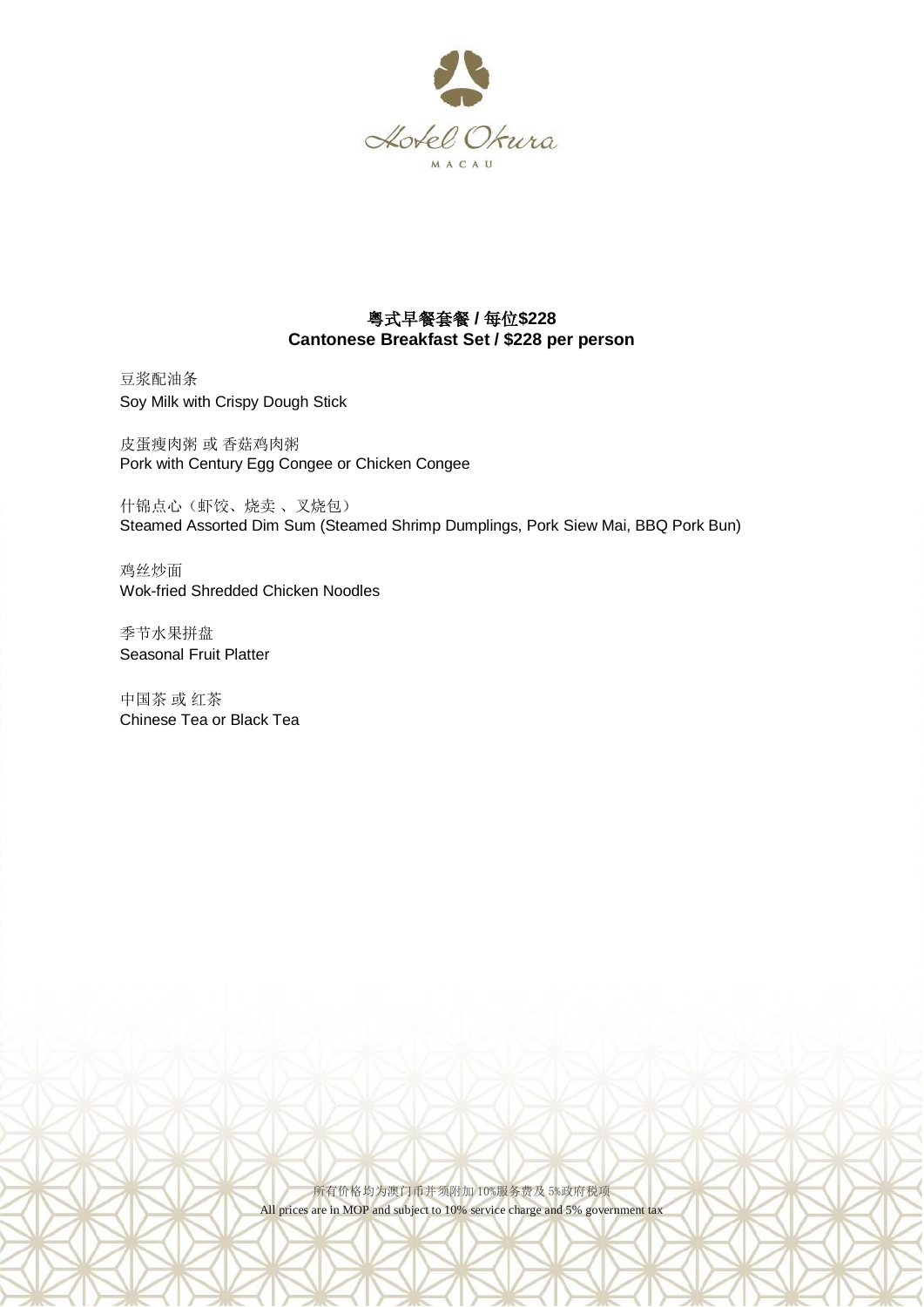

# 大仓日式早餐套餐 **/** 每位**\$248 Okura Japanese Breakfast Set / \$248 per person**

两小砵 Two Kinds of Small Appetizers

烤鱼 Grilled Fish

日式煮杂菜 Assorted Simmered Vegetables

日式蛋卷 Japanese Egg Roll

味噌汤 Miso Soup

蒸米饭 Steamed Rice

日式酱菜 Japanese Pickles

日本绿茶 Japanese Green Tea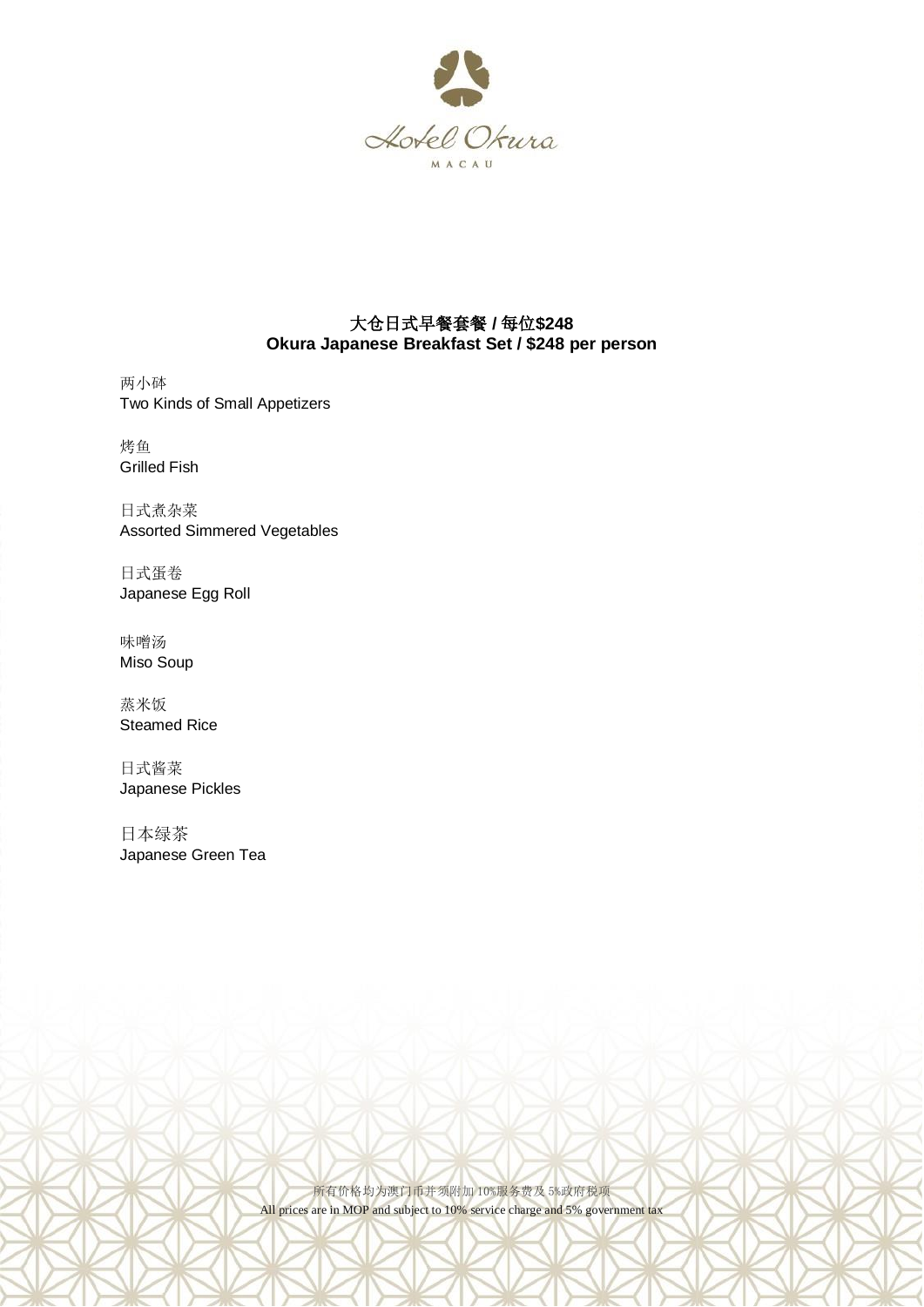

# 西式单点早餐 **Western a la Carte Breakfast**

| 原味酸奶 或 果味酸奶 Plain or Fruit Flavored Yoghurt                                                                                                                       | 78   |
|-------------------------------------------------------------------------------------------------------------------------------------------------------------------|------|
| 鲜烤面包汇 Bakery Basket<br>牛角包、丹麦果酱面包、蓝莓松饼 、法式面包 、土司 或 黑麦面包<br>Croissants, Danish Pastries, Blueberry Muffin, French Baguette, White Toast or Rye Bread               | 78   |
| 健康麦片:脆玉米片、全麦片、卜卜米、瑞士麦片 或 可可脆粒<br>Cereals: Corn Flakes, All Bran, Rice Crispy, Muesli or Coco Pops<br>配 鲜奶 或 脱脂奶 with Fresh Milk or Skimmed Milk                   | 78.  |
| 煎饼 或 华夫饼 配果酱及枫叶糖浆<br>Homemade Pancake or Waffles with Berry Compote and Maple Syrup                                                                               | 88   |
| 自选农场双蛋 Two Farm Eggs Prepared Any Style<br>煎、炒、水煮蛋、水波蛋 或 奄列 配 烤番茄、烟肉、香肠<br>Fried, Scrambled, Boiled, Poached or Omelet served with Grilled Tomato, Bacon, Sausage | 128. |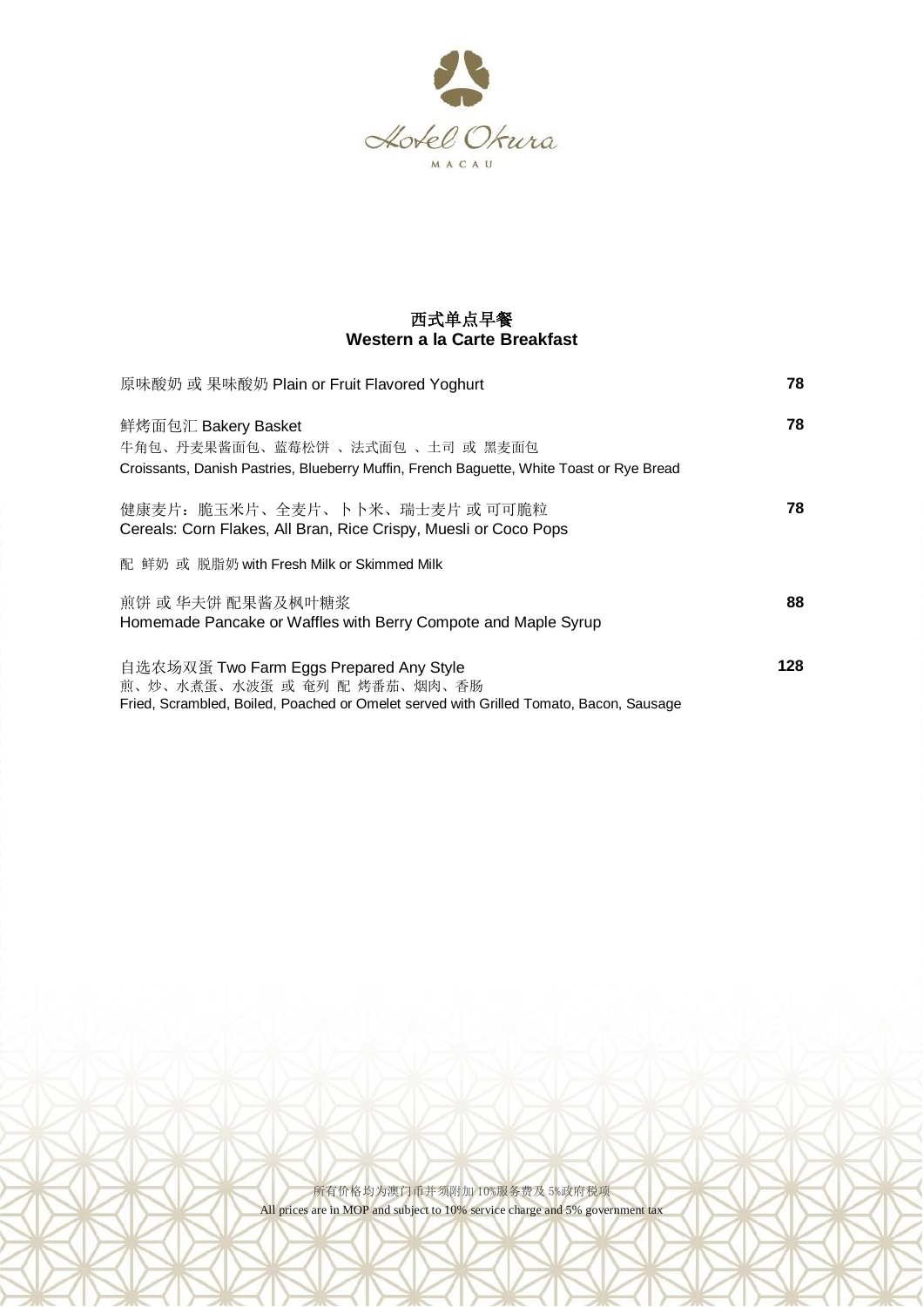

# 客房服务 **ROOM SERVICE**

# 单点菜单 **(24**小时供应**) A La Carte Menu (Available 24 hours)**

## 传统中式菜品 **Traditional Chinese Delicacies**

| 每日例汤 Daily Chinese Soup                               | 118 |
|-------------------------------------------------------|-----|
| 开胃菜 Appetizers                                        |     |
| 炸马介休球 (8件) Deep-fried Bacalhau Fish Balls (8pcs)      | 138 |
| 麻酱口水鸡 Poached Chicken with Sesame Paste & Chili Sauce | 158 |
| 热菜 Main Courses                                       |     |
| 白灼菜心 Poached Choi Sum                                 | 138 |
| 蒜蓉粉丝蒸娃娃菜 Steamed Baby Cabbage with Garlic Sauce       | 138 |
| 麻婆豆腐 Braised Mapo Tofu                                | 158 |
| 川味回锅黑豚肉Stir-fried Sichuan Style Pork Belly            | 168 |
| 宫保鸡丁Wok-fried Kung Pao Chicken                        | 168 |
| 葡式土豆炖牛尾 Macanese Style Stew Oxtail                    | 178 |
| 红袍辣子鸡中翅 Sichuan Pepper Chicken Wings with Dried Chili | 178 |
| 糖醋凤梨咕噜肉 Sweet and Sour Pork with Pineapple            | 188 |
| 避风塘海虾 Deep-fried Garlic Shrimp                        | 198 |
| 烧汁牛仔骨 Braised Beef Short Rib with Teriyaki Sauce      | 198 |
| 天府水煮牛肉 Poached Sliced Angus Beef with Spicy Broth     | 258 |
| 金汤酸菜鱼 Poached Mandarin Fish with Pickled Cabbage      | 398 |
| 鲍汁鹅掌扣南非鲍鱼 Braised Dried Abalone & Goose Webs          | 588 |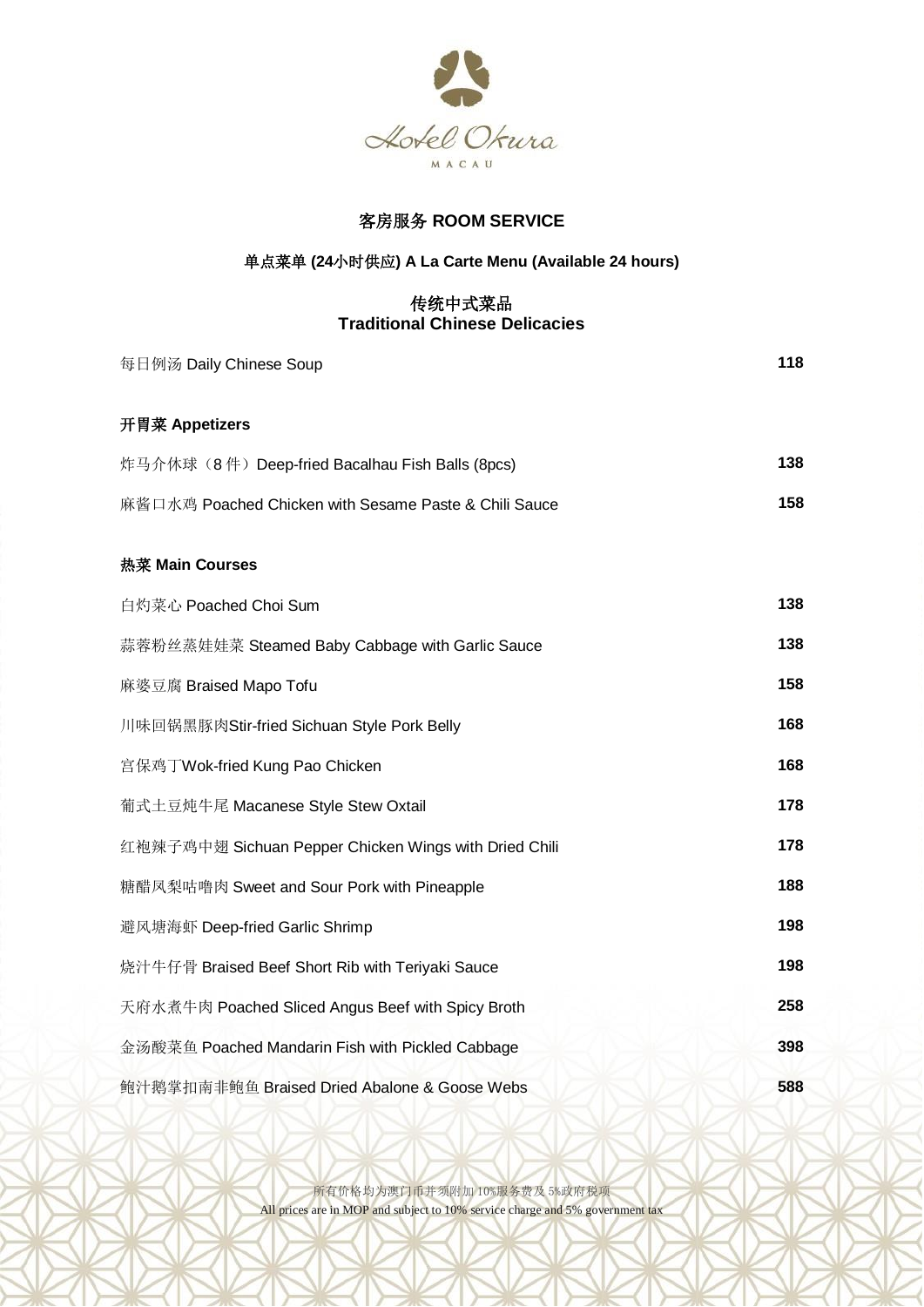

#### 粉面、饭 **Noodles & Rice**

| 天府担担面 Dan Dan Noodles with Minced Pork              | 128 |
|-----------------------------------------------------|-----|
| 干炒牛河 Stir-fried Rice Noodles with Beef              | 128 |
| 港式云吞面 Hong Kong Style Wonton Noodles                | 128 |
| 红烧牛腩粉 Braised Beef Brisket Rice Noodles             | 138 |
| XO 海鲜炒饭 Fried Seafood Rice with XO Sauce            | 138 |
| 扬州炒饭 Yangzhou Style Fried Rice                      | 138 |
| 黑松露牛碎炒饭 Fried Rice with Black Truffle & Minced Beef | 158 |

# 粥、点心 **Congee & Dim Sum**

| 奶黄流沙包 (4件) Steamed Milk Custard Bun (4pc)    | 88  |
|----------------------------------------------|-----|
| 四喜猪肉烧卖 (4件) Steamed Siew Mai Dumplings (4pc) | 88  |
| 蜜汁叉烧包 (4件) Steamed BBQ Pork Bun (4pc)        | 88  |
| 玉米猪肉煎饺 Pan-fried Pork Dumplings              | 88  |
| 鲜虾春卷 Deep-fried Shrimp Spring Rolls          | 88  |
| 竹笋鲜虾饺 (4件) Steamed Shrimp Dumplings (4pc)    | 98  |
| 豆豉蒸排骨 Steamed Pork Short Rib                 | 98  |
| 皮蛋瘦肉粥 Century Egg & Pork Meat Congee         | 138 |
| 鲍鱼鸡丝粥 Abalone & Chicken Congee               | 168 |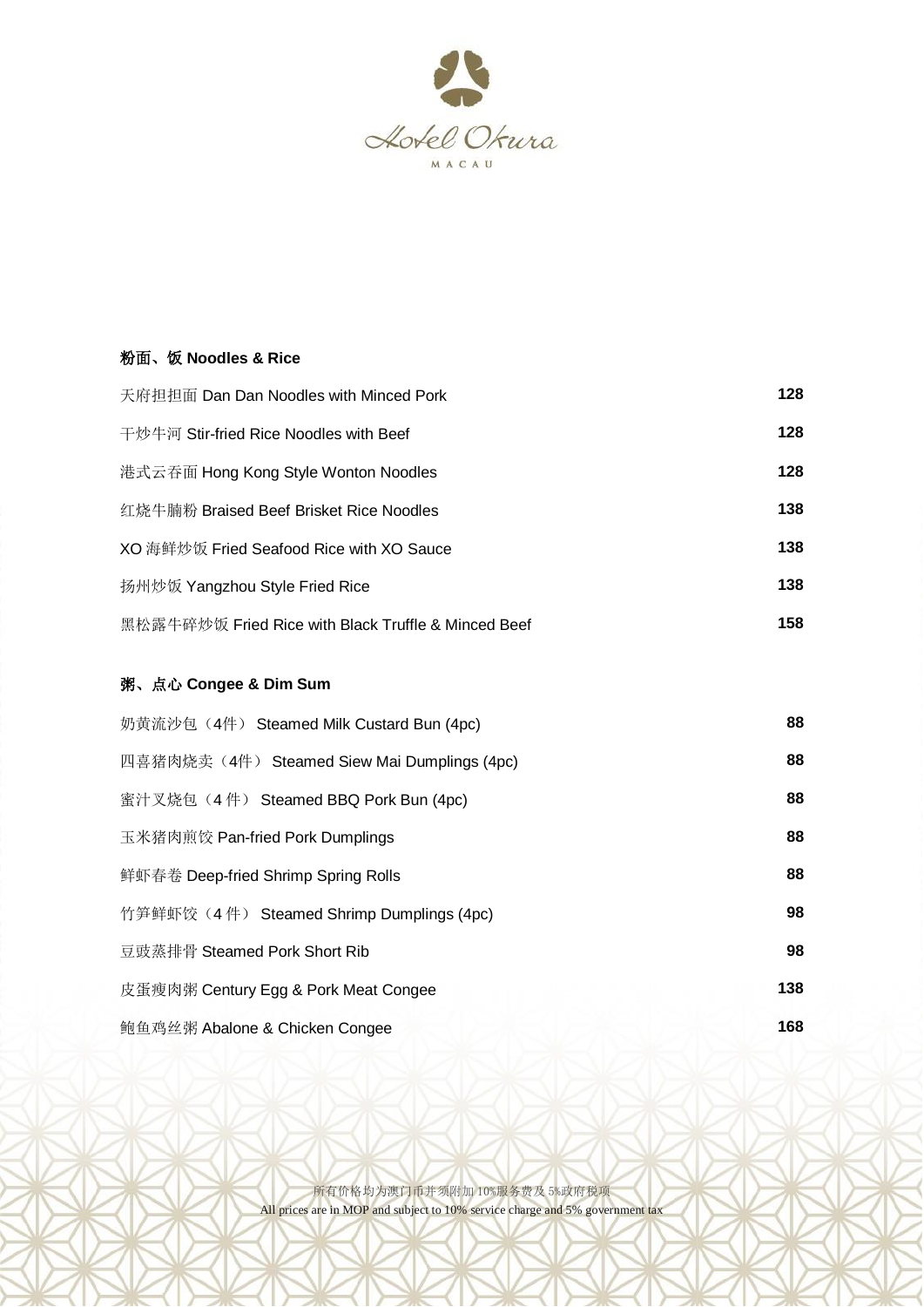

# 西式餐单 **Western Specialties**

| 奶油蘑菇浓汤配蒜香面包 Mushroom Cream Soup with Garlic Bread                                                                                           | 128 |
|---------------------------------------------------------------------------------------------------------------------------------------------|-----|
| 经典凯撒沙拉 Classic Caesar Salad<br>可选择搭配:烤鸡肉、烟熏三文鱼 或 烤虾<br>Choices of Grilled Chicken, Smoked Salmon or Grilled Prawns                          | 178 |
| 奶油培根通心粉 Penne Carbonara                                                                                                                     | 178 |
| 意大利肉酱意粉 Spaghetti Bolognese                                                                                                                 | 178 |
| 香煎银鳕鱼Pan-fried Cod Fish                                                                                                                     | 288 |
| 香煎安格斯肋眼牛排 Grilled Angus Rib Eye Steak 180g<br>配土豆、时令蔬菜、黑松茸酱和番茄<br>Served with Potatoes, Seasonal Vegetables, Black Truffle Sauce and Tomato | 398 |

# 美式汉堡及三文治 **Burger and Sandwich**

| 三文治 Club Sandwich                                                            | 178 |
|------------------------------------------------------------------------------|-----|
| 培根、烟熏鸡肉、芝士、蛋、黄瓜、番茄和生菜                                                        |     |
| Filled with Bacon, Smoked Chicken, Cheese, Egg, Cucumber, Tomato and Lettuce |     |
|                                                                              |     |
| 牛肉汉堡 Beef Burger                                                             | 188 |
| 车打芝士、生菜、番茄、酸菜和芝麻面包                                                           |     |
|                                                                              |     |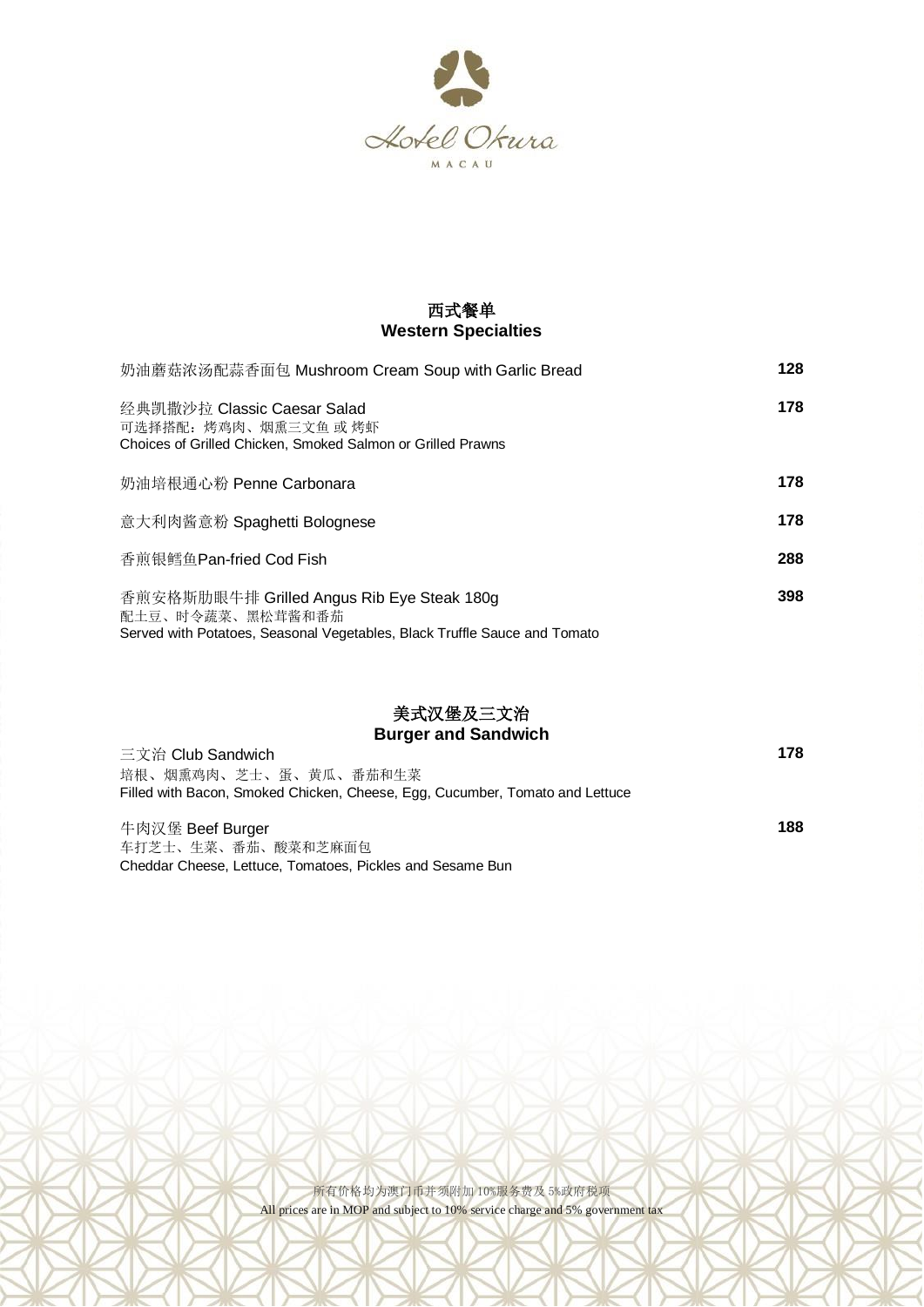

# 日式餐单 **Japanese Specialties**

| 蔬菜稻庭乌冬 Warm Udon Noodles in Soup with Vegetables                                     | 128 |
|--------------------------------------------------------------------------------------|-----|
| 大仓风味咖喱配白饭(可选配: 牛肉、鸡肉或虾)<br>Okura Curry with Rice (Choice of Beef, Chicken or Shrimp) | 168 |

### 儿童美食 **Kid's Menu**

| 薯泥 Mashed Potato                         | 78  |
|------------------------------------------|-----|
| 炸鸡块配薯条 Chicken Nuggets with French Chips | 128 |
| 虾仁炒蛋 Fried Egg with Shrimp               | 138 |
| 炸鱼配薯条 Fish and Chips with Tartar Sauce   | 178 |

### 甜品 **Desserts**

| 澳门传统木糠布丁Serradura Pudding           | 88  |
|-------------------------------------|-----|
| 巴斯克芝士蛋糕 Basque Cheesecake           | 118 |
| 时令水果拼盘 Seasonal Fresh Fruit Platter | 128 |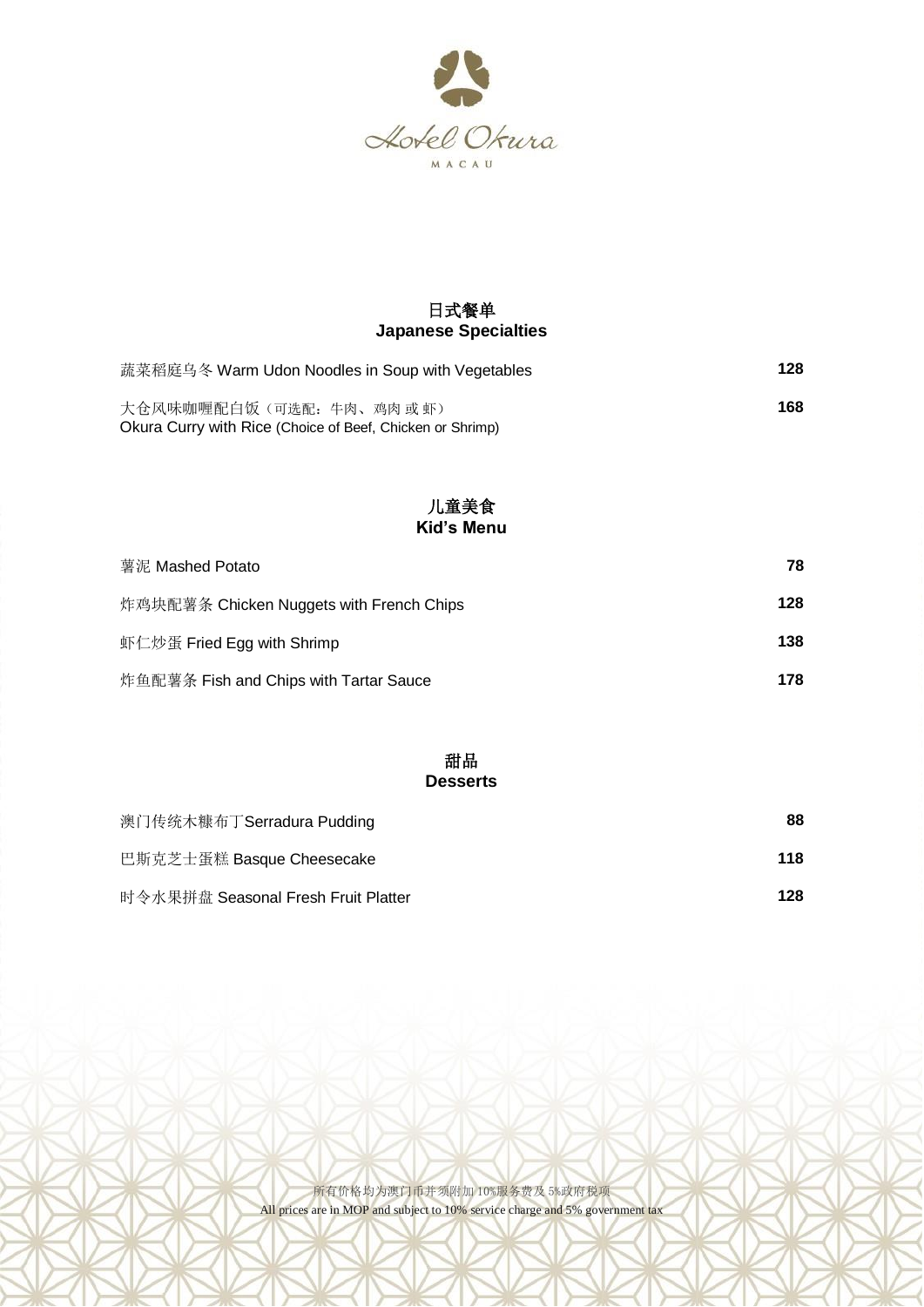

# 客房服务 **ROOM SERVICE**

#### 饮料 **Drinks**

| 汽水 Soft Drinks       | 杯 By Glass |
|----------------------|------------|
| 可乐 Coke              | 58         |
| 无糖可乐 Coke Zero       | 58         |
| 忌廉苏打 Cream Soda      | 58         |
| 果汁 Fruit Juices      |            |
| 鲜榨橙汁 Orange          | 58         |
| 鲜榨苹果汁 Apple          | 58         |
| 鲜榨蜜瓜汁 Honeydew Melon | 58         |
| 鲜椰青 Young Coconut    | 68         |

## 咖啡与茶 **Coffee and Tea**

| 各式咖啡 All types of Coffee              | 58 |
|---------------------------------------|----|
| 英式早餐茶 English Breakfast               | 58 |
| 伯爵茶 Earl Grey                         | 58 |
| 甘菊茶 Chamomile                         | 58 |
| 薄荷茶 Peppermint                        | 58 |
| 20年远年普洱熟茶 Aged 20 Years Ripened Puerh | 78 |
| 云雾山铁观音 Misty Mountain Tie Guan Yin    | 68 |
| 龙井 Dragon Well                        | 68 |

# 矿泉水 **Mineral Water 瓶 By Bottle**

| 意大利巴拿矿泉水 (1000 毫升) Acqua Panna (1000 ml)     | 88 |
|----------------------------------------------|----|
| 依云矿泉水 (330 毫升) Evian (330 ml)                | 48 |
| 圣彼利坚奴有气矿泉水 (1000 毫升) San Pallegrino(1000 ml) | 85 |
| 原味巴黎有气矿泉水(330 毫升) Perrier (330 ml)           | 48 |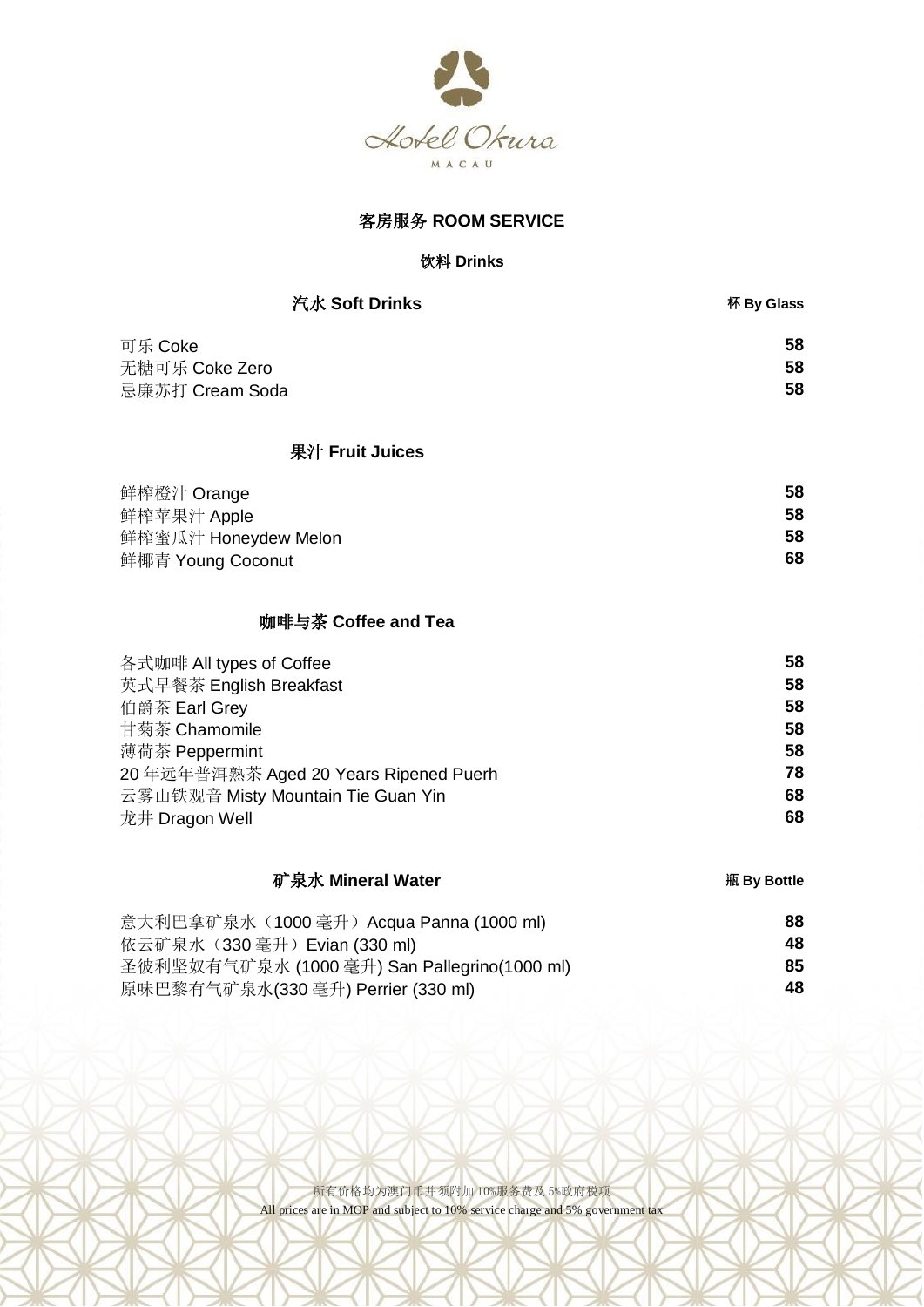

| 法国干邑白兰地酒 Cognac                             | 杯 By Glass | 瓶 By Bottle |
|---------------------------------------------|------------|-------------|
| 轩尼诗 VSOP 干邑 Hennessey VSOP                  | 90         | 1,188       |
| 人头马 XO 干邑 Remy Martin XO                    | 230        | 2,988       |
| 轩尼诗 XO 干邑 Hennessey XO                      | 238        | 3,198       |
| 苏格兰威士忌 Scotch Whisky                        |            |             |
| 芝华士 12 年威士忌 Chivas Regal 12 Years           | 68         | 800         |
| 格兰杰 10 年威士忌 Glenmorangie 10 Years           | 108        | 1,400       |
| 尊尼获加蓝牌威士忌 Johnnie Walker Blue Label         | 168        | 2,680       |
| 麦哥伦 18 年纯麦芽威士忌 Macallan Sherry Oak 18 Years | 188        | 3,600       |
| 中国白酒 (500ML) Chinese White Wine             |            |             |

| 五粮液 Wu Liang Ye | 2,280 |
|-----------------|-------|
| 茅台 Mou Tai      | 6,088 |

啤酒 **Beer**

| 青岛啤酒 Tsing Tao  | 60 |
|-----------------|----|
| 朝日啤酒 Asahi Dry  | 60 |
| 喜力啤酒 Heineken   | 60 |
| 嘉士伯啤酒 Carlsberg | 60 |
|                 |    |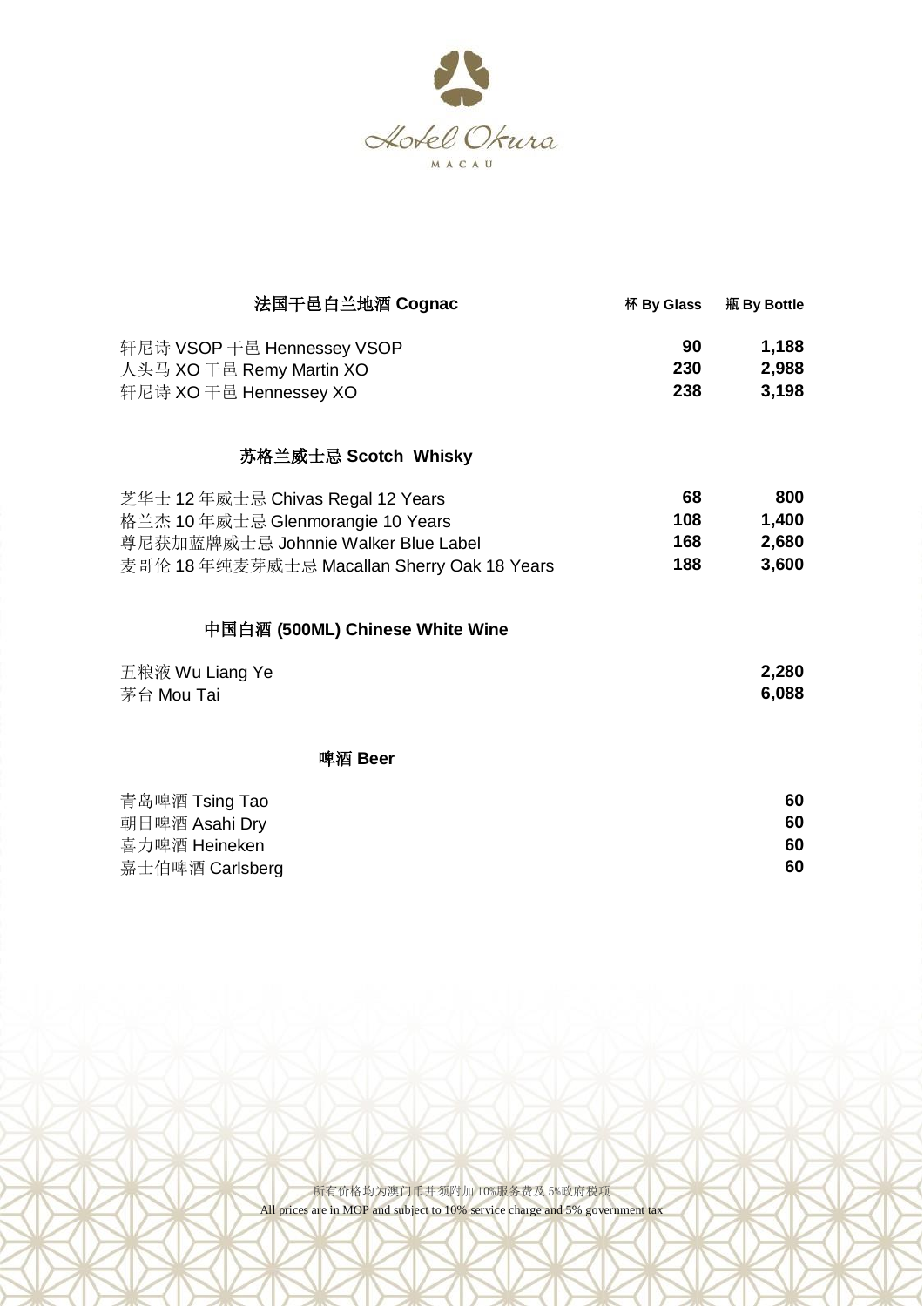

| 香槟 Champagne                                                                                                                               | 杯 By Glass | 瓶 By Bottle                    |
|--------------------------------------------------------------------------------------------------------------------------------------------|------------|--------------------------------|
| 巴黎之花香槟 Perrier Jouët Brut Grand Cru<br>酩悦玫瑰香槟 Moet & Chandon Brut Rosé NV<br>唐倍里侬香槟王 Dom Pérignon Brut<br>库克香槟 Krug Brut "Grande Cuvee" NV | 150        | 1,220<br>880<br>3,090<br>3,800 |
| 白葡萄酒 White Wine                                                                                                                            |            |                                |
| 葡萄牙路易斯帕托庄白葡萄酒<br>Luis Pato "Vinhas Velhas", Portugal                                                                                       | 68         | 250                            |
| 新西兰云湾酒庄长相思白葡萄酒<br>Cloudy Bay Sauvignon Blanc, New Zealand                                                                                  |            | 650                            |
| 澳大利亚卡沙朗霞多丽白葡萄酒<br>Shaw and Smith M3 Chardonnay, Adelaide Hills, Australia                                                                  |            | 880                            |
| 德国普朗酒庄仙境园珍藏半甜白葡萄酒<br>Joh.Jos Prum "Graacher Himmelreich" Auslese, Germany                                                                  |            | 1,280                          |
| 红葡萄酒 Red Wine                                                                                                                              |            |                                |
| 奔富洛神山庄西拉子赤霞珠<br>Penfolds Rawson's Retreat Release Shiraz Cabernet                                                                          | 68         | 250                            |
| 新西兰云湾酒庄黑皮诺红葡萄酒<br>Cloudy Bay Pinot Noir, New Zealand                                                                                       |            | 880                            |
| 澳大利亚奔富庄园 389 西拉子红葡萄酒<br>Penfolds Bin 389 Cabernet Shiraz, Australia                                                                        |            | 1,280                          |
| 法国波尔多小拉菲红葡萄酒<br>Carruades de Lafite-Rothschild, Paulliac, Bordeaux, France                                                                 |            | 6,000                          |